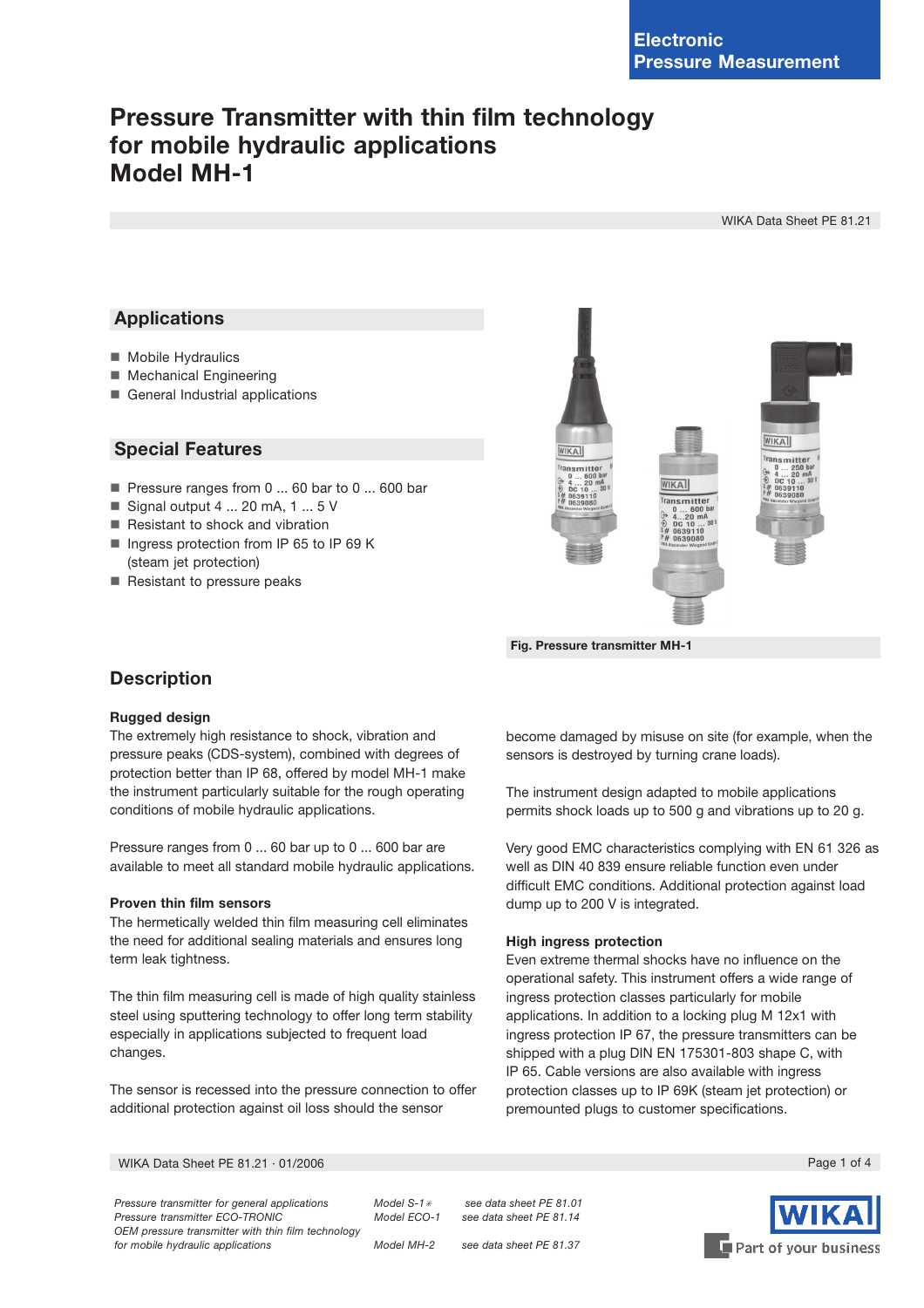| <b>Specifications</b>           |                                                                                           | <b>Model MH-1</b>                                                                               |                                   |      |              |      |      |  |
|---------------------------------|-------------------------------------------------------------------------------------------|-------------------------------------------------------------------------------------------------|-----------------------------------|------|--------------|------|------|--|
| Pressure ranges                 | bar                                                                                       | 60                                                                                              | 100                               | 160  | 250          | 400  | 600  |  |
| Over pressure safety            | bar                                                                                       | 120                                                                                             | 200                               | 320  | 500          | 800  | 1200 |  |
| <b>Burst pressure</b>           | bar                                                                                       | 550                                                                                             | 800                               | 1000 | 1200         | 1700 | 2400 |  |
|                                 |                                                                                           | {Other on request}                                                                              |                                   |      |              |      |      |  |
| <b>Materials</b>                |                                                                                           |                                                                                                 |                                   |      |              |      |      |  |
| $\blacksquare$ Wetted parts     |                                                                                           | Stainless steel                                                                                 |                                   |      |              |      |      |  |
| ■ Case                          |                                                                                           | Stainless steel                                                                                 |                                   |      |              |      |      |  |
| Power supply U <sub>B</sub>     | DC V                                                                                      | $10 < U_B \leq 30$                                                                              |                                   |      |              |      |      |  |
| Signal output                   |                                                                                           | 4  20 mA, 2-wire                                                                                |                                   |      |              |      |      |  |
|                                 |                                                                                           | {1  5 V, 3-wire}                                                                                |                                   |      |              |      |      |  |
|                                 |                                                                                           |                                                                                                 | {Other signal outputs on request} |      |              |      |      |  |
| Response time (10  90 %)        | ms                                                                                        | $\leq 5$                                                                                        |                                   |      |              |      |      |  |
| Dielectric strength             | DC V                                                                                      | 500                                                                                             |                                   |      |              |      |      |  |
| Accuracy                        | % of span                                                                                 | $\leq 0.5$<br>(BFSL)                                                                            |                                   |      |              |      |      |  |
|                                 | % of span                                                                                 | $\leq 1.0$ *)                                                                                   |                                   |      |              |      |      |  |
|                                 | ) Including non-linearity, hysteresis, non-repeatability, zero point and full scale error |                                                                                                 |                                   |      |              |      |      |  |
|                                 | (corresponds to error of measurement per IEC 61298-2).                                    |                                                                                                 |                                   |      |              |      |      |  |
| Non-linearity                   | % of span                                                                                 | < 0.4<br>(BFSL) according to IEC 61298-2                                                        |                                   |      |              |      |      |  |
| 1-year stability                | % of span                                                                                 | $\leq 0.2$<br>(at reference conditions)                                                         |                                   |      |              |      |      |  |
| Permissible temperature of      |                                                                                           |                                                                                                 |                                   |      |              |      |      |  |
| $\blacksquare$ Medium **)       |                                                                                           | $-40$ +125 °C<br>$-40$ $+257$ °F                                                                |                                   |      |              |      |      |  |
| $\blacksquare$ Ambience **)     |                                                                                           | $-30$ +85 °C {-40  +85 °C}<br>$-22$ +185 °F {-40  +185 °C}                                      |                                   |      |              |      |      |  |
| $\blacksquare$ Storage **)      |                                                                                           | $-40$ $+85$ °C                                                                                  |                                   |      | $-40+185$ °F |      |      |  |
|                                 |                                                                                           | **) Also complies with EN 50178, Tab. 7, Operation (C) 4K4H, Storage (D) 1K4, Transport (E) 2K3 |                                   |      |              |      |      |  |
| Compensated Temperature range   |                                                                                           | $0+85 °C$                                                                                       |                                   |      | +32  +185 °F |      |      |  |
| Temperature coefficients within |                                                                                           |                                                                                                 |                                   |      |              |      |      |  |
| compensated temp range          |                                                                                           |                                                                                                 |                                   |      |              |      |      |  |
| Mean TC of zero                 | % of span                                                                                 | $\leq$ 0.3 / 10 K                                                                               |                                   |      |              |      |      |  |
| ■ Mean TC of range              | % of span                                                                                 | $\leq$ 0.2 / 10 K                                                                               |                                   |      |              |      |      |  |
| CE-conformity                   |                                                                                           | 89/336/EEC interference emission and immunity see EN 61326                                      |                                   |      |              |      |      |  |
|                                 |                                                                                           | Interference emission limit class A and B                                                       |                                   |      |              |      |      |  |
|                                 |                                                                                           | 97/23/EG Pressure equipment directive                                                           |                                   |      |              |      |      |  |
| Shock resistance                | g                                                                                         | 500 according to IEC 60068-2-27 (mechanical shock)                                              |                                   |      |              |      |      |  |
| Vibration resistance            | g                                                                                         | 20 according to IEC 60068-2-6<br>(vibration under resonance)                                    |                                   |      |              |      |      |  |
| Wiring protection               |                                                                                           | Protected against short circuiting Sig+ against U <sub>B-</sub> /0 V                            |                                   |      |              |      |      |  |
|                                 |                                                                                           | and reverse polarity on the instrument side                                                     |                                   |      |              |      |      |  |
| Mass                            | kg                                                                                        | Approx. 0.2                                                                                     |                                   |      |              |      |      |  |

{ } Items in curved brackets are optional extras for additional price.

# Output signal and allowed load



| <b>Output current</b> (2-wire)                       | 4  20 mA: $R_a \le (U_B - 10 \text{ V}) / 0.02 \text{ A with } R_a$ in Ohm and $U_B$ in Volt |  |  |
|------------------------------------------------------|----------------------------------------------------------------------------------------------|--|--|
| <b>Output voltage (3-wire)</b><br>R, >5 kOhm<br>15V: |                                                                                              |  |  |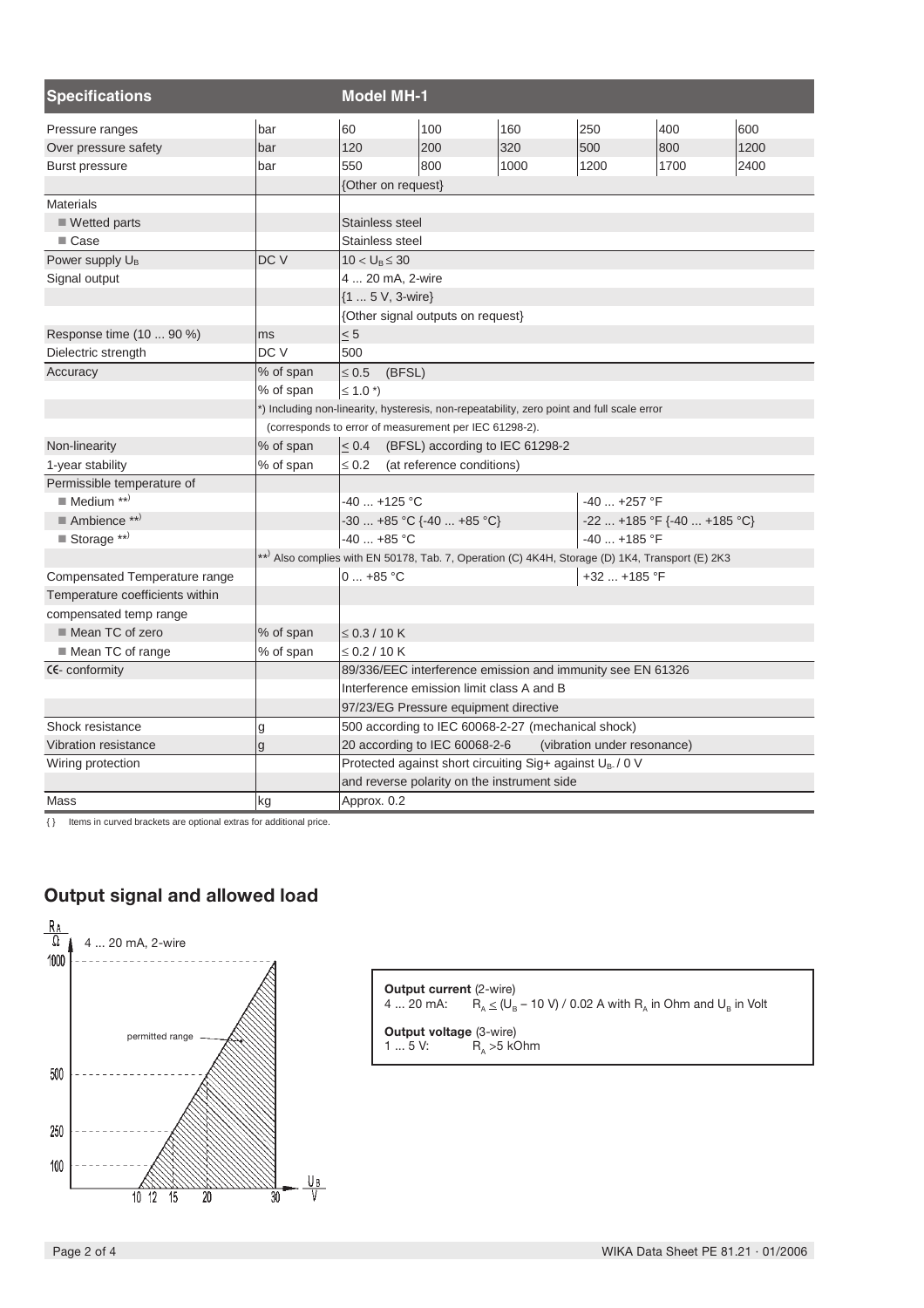### **Dimensions in mm**

### **Electrical connections**

Circular connector M 12x1, 4-pin IP 67 Oder code: M4

#### Ingress Protection IP per IEC 60 529

Mini L-connector DIN EN 175301-803, shape C, for conductor cross section up to max, 0.75 mm<sup>2</sup>. conductor outer diameter 4.5 ... 6 mm IP 65 Order code: 14

Flying leads with 1.5 m of cable for conductor cross section up to max. 0.75 mm<sup>2</sup>, AWG 20 with end splices, conductor outer diameter 5.9 mm (2-wire) 8.4 mm (3-wire)  $IP$  69K Order code: FN





Others on request

{Cable assembly with customized plugs on request }

ی اس

Ø 24

ᆈ İπ

Σ

#### Pressure connections \*\*)

G 1/4 A **DIN 3852-E** Order code: HD (max. over pressure safety 600 bar)



Pressure channel Ø 3.5 mm

**1/4 NPT** per "Nominal size for US standard tapered pipe thread NPT Order code: NB



M 14x1,5 **DIN 3852-E** Order code: HN (max. over pressure safety 600 bar)



Others on request

### For installation and safety instructions see the operating instructions for this product. For tapped holes and welding sockets please see Technical Information IN 00.14 for download at www.wika.de -Service

\*) Connectors are not included in delivery.

\*\*) CDS-system: reduced pressure channel diameter for damping of pressure peaks and against cavitation.

{} Items in curved brackets are optional extras for additional price.